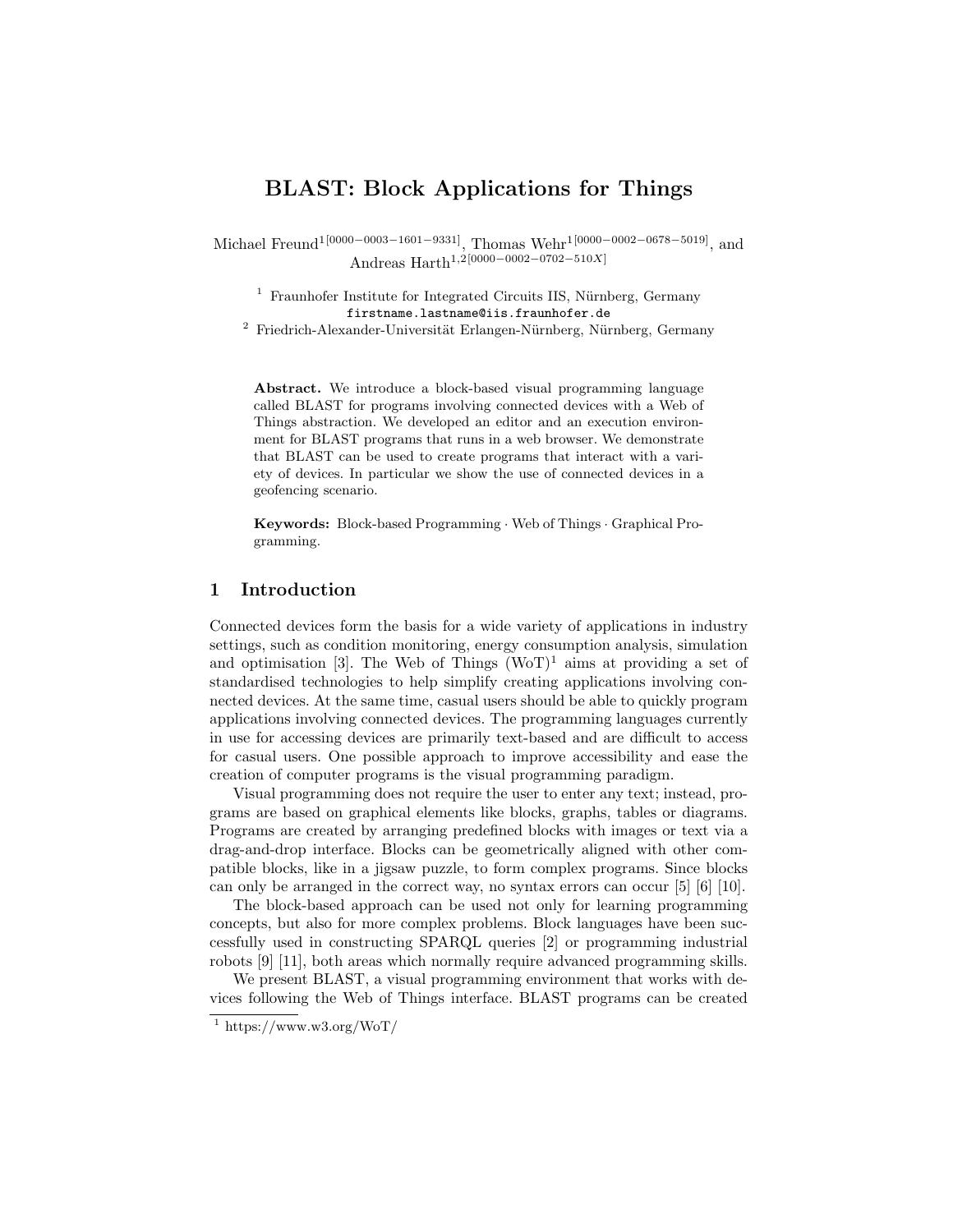2 M. Freund et al.

in a web browser, based on Google's Blockly<sup>2</sup> , a JavaScript library for creating block-based languages and editors. BLAST programs can be translated into JavaScript and executed in the web browser. BLAST implements the Web of Things abstraction to devices with Bluetooth Low Energy (BLE) and USB Human Interface Devices (HID) interface via APIs of modern web browsers.

The currently best known tool for programming IoT devices using visual programming is Node-RED<sup>3</sup>. Node-RED's programming paradigm is based on dataflows; in contrast, BLAST focuses on control flow constructs. The use cases in industrial settings we envision for BLAST involve mostly control flow, and in such scenarios a dataflow abstraction can lead to programs that are difficult to understand and maintain.

Another system similar to BLAST is Punya [8], an Android app development system based on the MIT App Inventor<sup>4</sup>. Like BLAST, Punya offers a block-based programming environment for writing programs that can include SPARQL queries and access online services. Punya focuses on creating applications for Android devices that can access the mobile phone's internal hardware. Punya also acts as a client to publish and access data on servers supporting the Constrained Application Protocol (CoAP). BLAST programs, on the other hand, run in modern web browsers and support devices based on a WoT abstraction.

In the following we first introduce the BLAST language using a geofencing scenario, next describe the browser-based editor and execution environment for BLAST programs, followed by a short usability evaluation, and then conclude.

# 2 BLAST Language

When choosing the vocabulary for our block-based language BLAST, we decided on a mixture of natural language and computer language [7]. In BLAST, the blocks are arranged into readable sentences, as in a natural language, but the blocks also contain a few technical programming terms, such as "repeat while true" instead of "forever".

The BLAST language includes standard elements from other programming languages such as loops, functions, and variables. In addition, the BLAST language provides blocks related to interacting with WoT devices. These WoTrelated blocks can be grouped under the three interaction affordances Properties (that can be read and written), Actions (that can be invoked), and Events (that can be observed). Further, the BLAST language includes blocks to send HTTP requests with arbitrary headers, request method and request body. The BLAST language also includes blocks to load RDF graphs from a URI and execute SPARQL queries, which allows for the interaction with Read-Write Linked Data APIs or other REST APIs. Finally, if the available blocks are not sufficient to implement a desired functionality, there is a block in which native JavaScript

<sup>2</sup> https://developers.google.com/blockly/

 $3$  https://nodered.org/

<sup>4</sup> https://appinventor.mit.edu/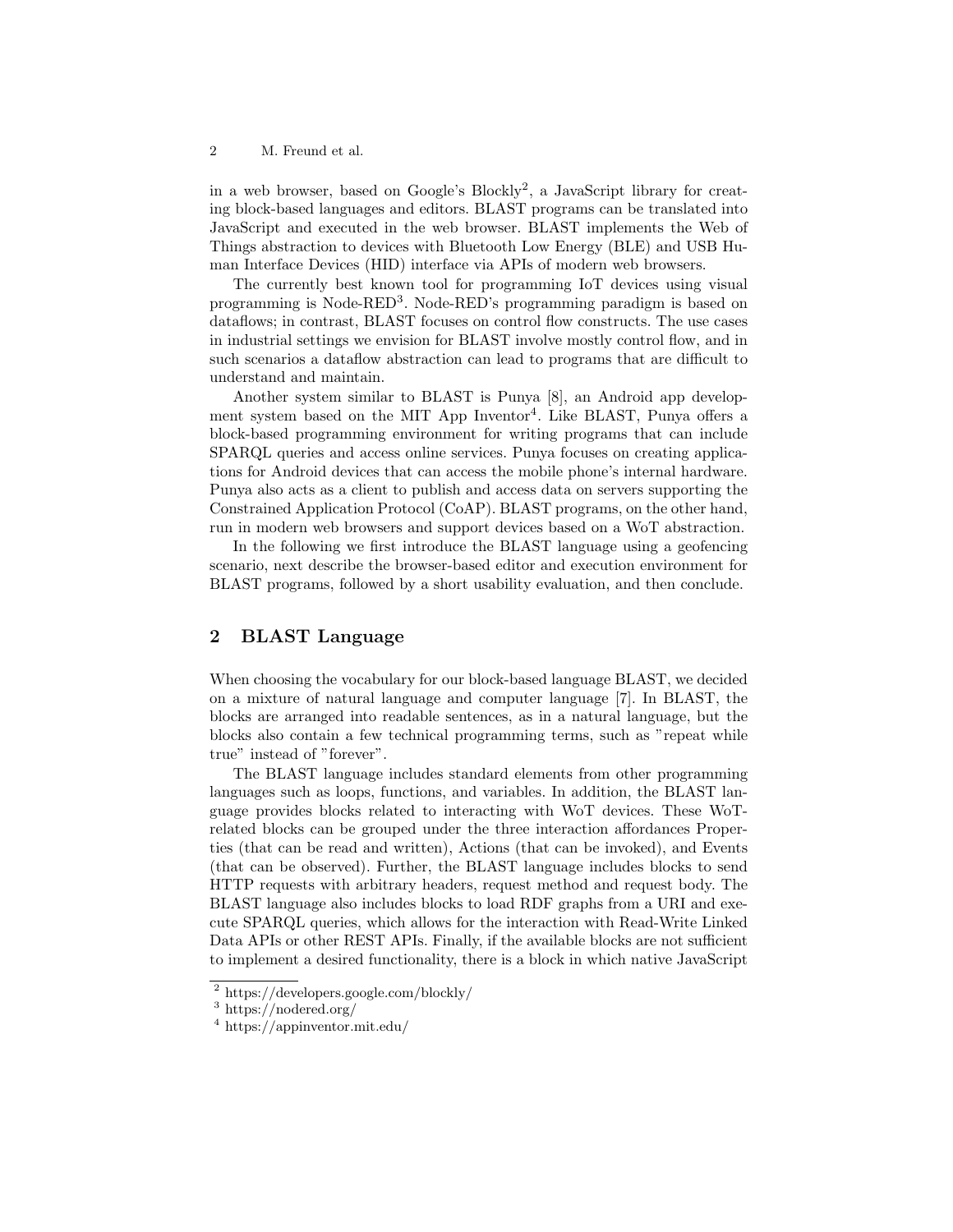code can be entered, and thus almost everything that is possible in JavaScript is also possible in BLAST.



Fig. 1. Example BLAST program that implements a geofencing scenario: when the beacon gets close, the light is turned off; when the beacon leaves the close range, a sound is played and the light is turned red.

For an example of a BLAST program see figure 1. The program involves a LED light with a BLE interface and a small battery-powered BLE beacon. The BLE controller (the "BLE central") is implicitly used when reading the signal-strength property. The functionality of these devices ("Things") can be accessed via reading and writing properties. The LED light, for example, has a property "colour" that can be written. To enable an event abstraction, the program includes a block that defines a state with a condition on the signal strength of the BLE beacon. On entering or exiting the defined state, the event blocks, which itself can contain arbitrary blocks, are triggered.

#### 3 BLAST Editor and Execution Environment

We have implemented an editor and an execution environment for BLAST programs that run in modern web browsers.

The editor uses the Blockly library and provides custom control and command blocks that make up the BLAST language. The custom blocks and the BLAST environment follow almost all of the design principles introduced by Fraser [4], such as a clear border style or the avoidance of transitive connections. Not implemented, however, are the varying color choices for different loop types.

Based on the user's arrangement of the blocks, the editor generates JavaScript code that can then be executed in the browser. The system builds on the Web Bluetooth  $API<sup>5</sup>$  and the WebHID  $API<sup>6</sup>$  to interact with devices. BLAST uses the Web of Things abstraction as interface; we have implemented the WoT interface

<sup>5</sup> https://webbluetoothcg.github.io/web-bluetooth/

 $6 \text{ https://wicg.github.io/webhid/}$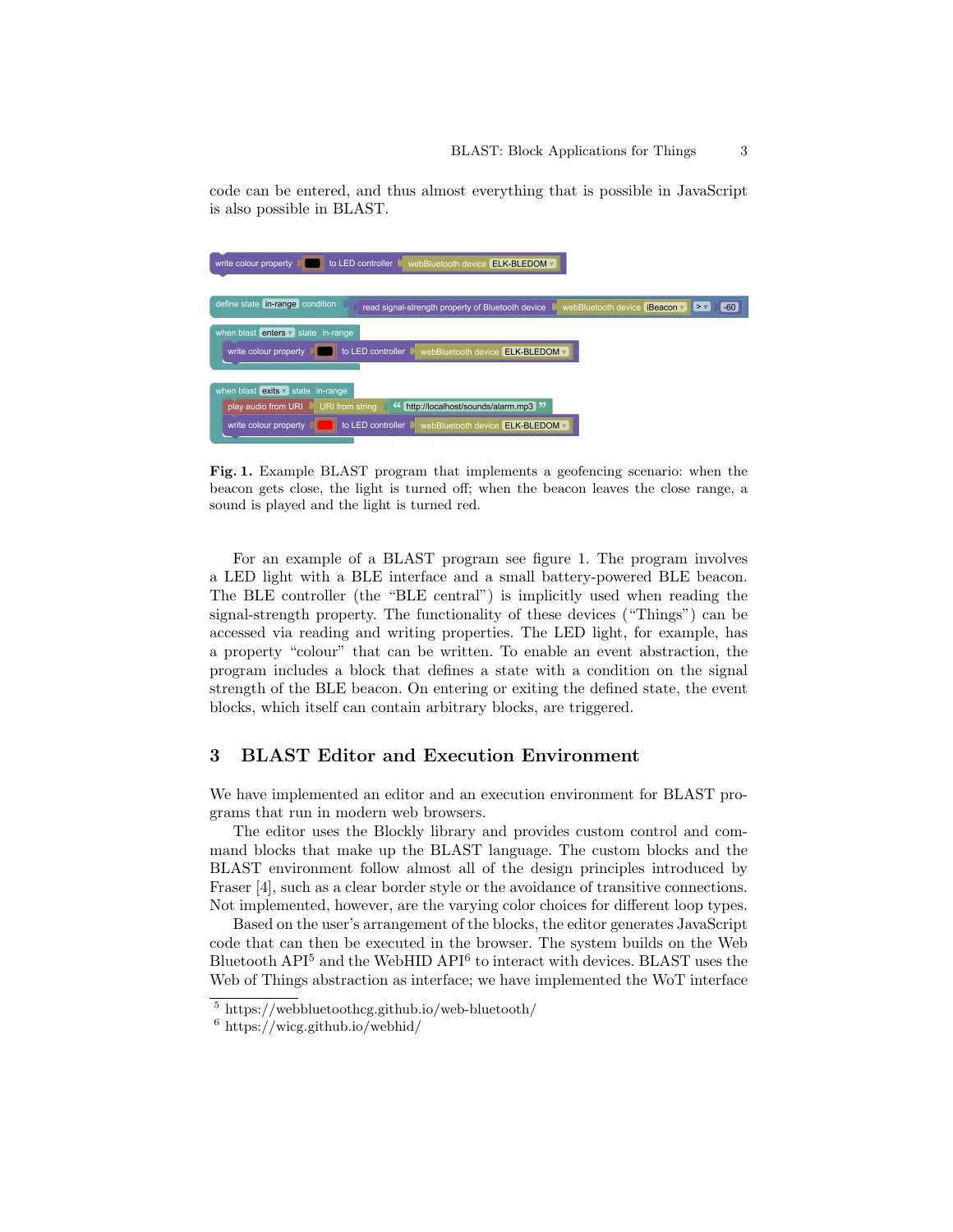for eight devices that use the BLE GAP and GATT profiles as well as the USB and Bluetooth HID interface. The WoT interface contains the metadata and interaction affordances as well as the JavaScript code needed for communication. In addition, the system includes access to the camera and sound output via browser APIs using the WoT interface. Further, the system includes access to the Web Speech API<sup>7</sup>. The functionality to issue HTTP requests is based on the Fetch API<sup>8</sup>, Social Linked Data (Solid) authentication is based on the Inrupt client libraries<sup>9</sup>, and SPARQL query support is based on  $\mu RDF$ . Js<sup>10</sup>. Next to the presented small scenario around geofences, we have developed BLAST programs to accomplish five use cases with varying complexity. These use cases include switching on a light, temperature monitoring, and movement detection. Each use case introduces a different challenge that requires the use of programming patterns in combination with the built-in blocks for properties, actions, events, requests, and queries.

### 4 Usability Evaluation

For evaluating the usability of BLAST, we employ the System Usability Scale (SUS) questionnaire. According to Assila et al. [1], SUS provides reliable results for different sample sizes and converges quickly to the correct conclusion.

We conducted an evaluation with nine participants. None of the participants had background knowledge regarding the Web of Things, RDF, or SPARQL. Participants were asked to solve four tasks using BLAST, these included a simple "Hello World!" program, periodic polling of RSSI data by using a loop, reading data from a connected IoT device, and as a final task, reading data and processing it using logical operators. After the completion of these tasks, the participants filled out the SUS questionnaire. The achieved SUS score across all questionnaires is 81.4 out of 100 points, which corresponds to good usability.

It must be noted that the survey was conducted with an older version of BLAST. This is due to the fact that BLAST is under constant development. Since the user interface has undergone only minor changes since the evaluation, the results are still relevant.

### 5 Conclusion

We have introduced BLAST, a block-based language that simplifies the interaction with IoT devices, digital twins or other web resources without the need for a deeper understanding of different programming languages or network protocols. We are currently working on an execution environment that runs on Node.js as a way to execute BLAST programs independently of browsers, which impose restrictions on accessing devices to provide security and privacy protection.

<sup>7</sup> https://wicg.github.io/speech-api/

<sup>8</sup> https://fetch.spec.whatwg.org/

<sup>&</sup>lt;sup>9</sup> https://docs.inrupt.com/developer-tools/javascript/client-libraries/

<sup>10</sup> https://github.com/vcharpenay/uRDF.js/